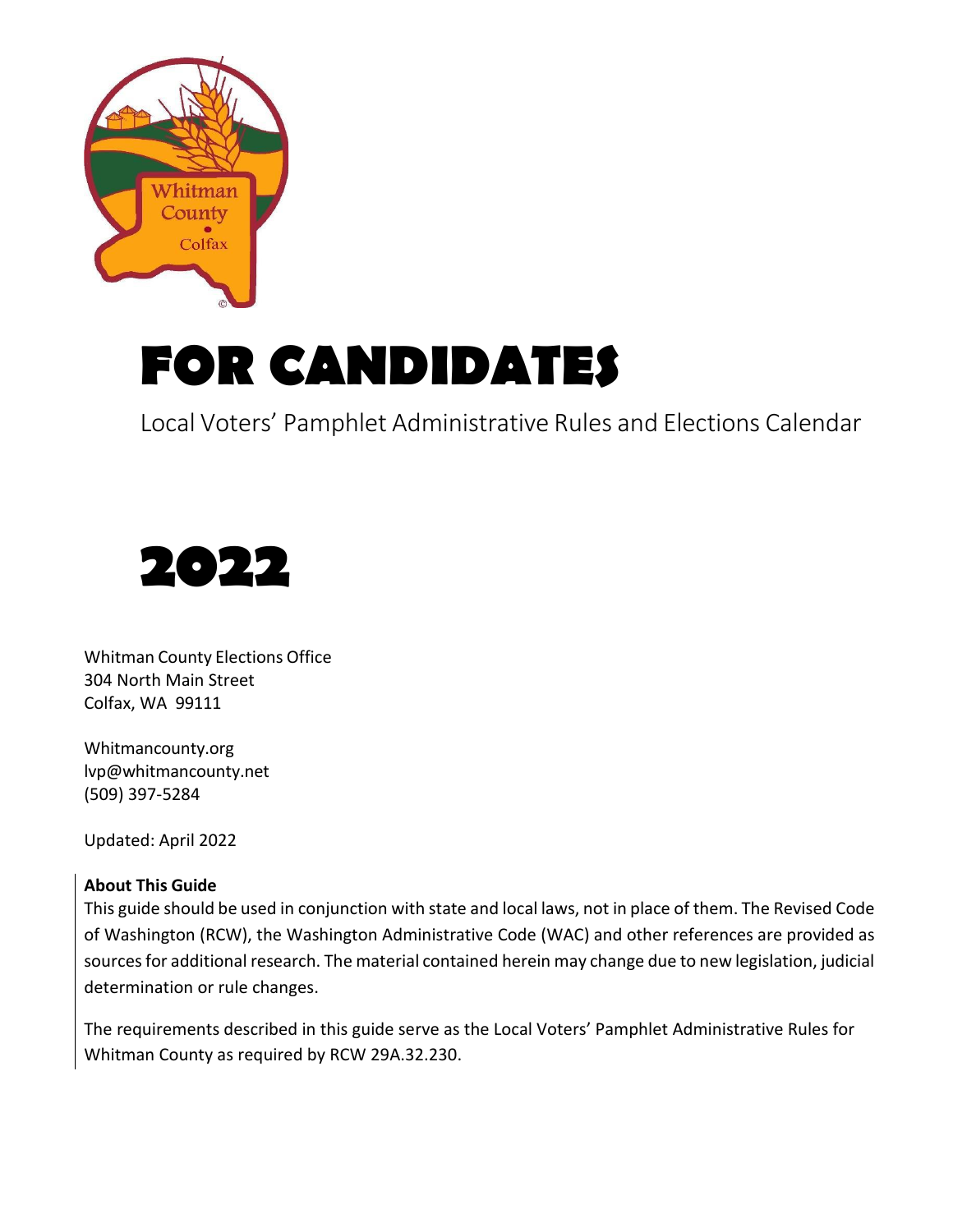# **2022 Elections Calendar for Candidates**

# Candidate Filing

Declarations of candidacy will be accepted:

| <b>By mail</b> (received date, regardless of postmark)<br>In person<br>Online<br>Three Day Filing Period (if needed) | May 2 – May 20, 2022 at 4:30 pm<br>May 16 - May 20, 2022 (8 am - 4:30 pm)<br>May $16 -$ May 20, 2022 (9 am $-$ 4:00 pm)<br>May 24 – May 26, 2022 (8 am – 4:30 pm) |  |
|----------------------------------------------------------------------------------------------------------------------|-------------------------------------------------------------------------------------------------------------------------------------------------------------------|--|
| Lot drawing for order of candidates on the ballot                                                                    | May 27 (noon)                                                                                                                                                     |  |
| Deadline to withdraw declaration of candidacy                                                                        | May 23 (4:30 pm)                                                                                                                                                  |  |
| Voters' pamphlet information submission deadline                                                                     | May 27 (4:30 pm)                                                                                                                                                  |  |

# Primary

| <b>Ballots mailed</b>         | July 15 |
|-------------------------------|---------|
| <b>Election Day</b>           | Aug. 2  |
| <b>Election certification</b> | Aug. 16 |

# General Election

| <b>Ballots mailed</b>         | Oct. 21 |
|-------------------------------|---------|
| <b>Election Day</b>           | Nov. 8  |
| <b>Election certification</b> | Nov. 29 |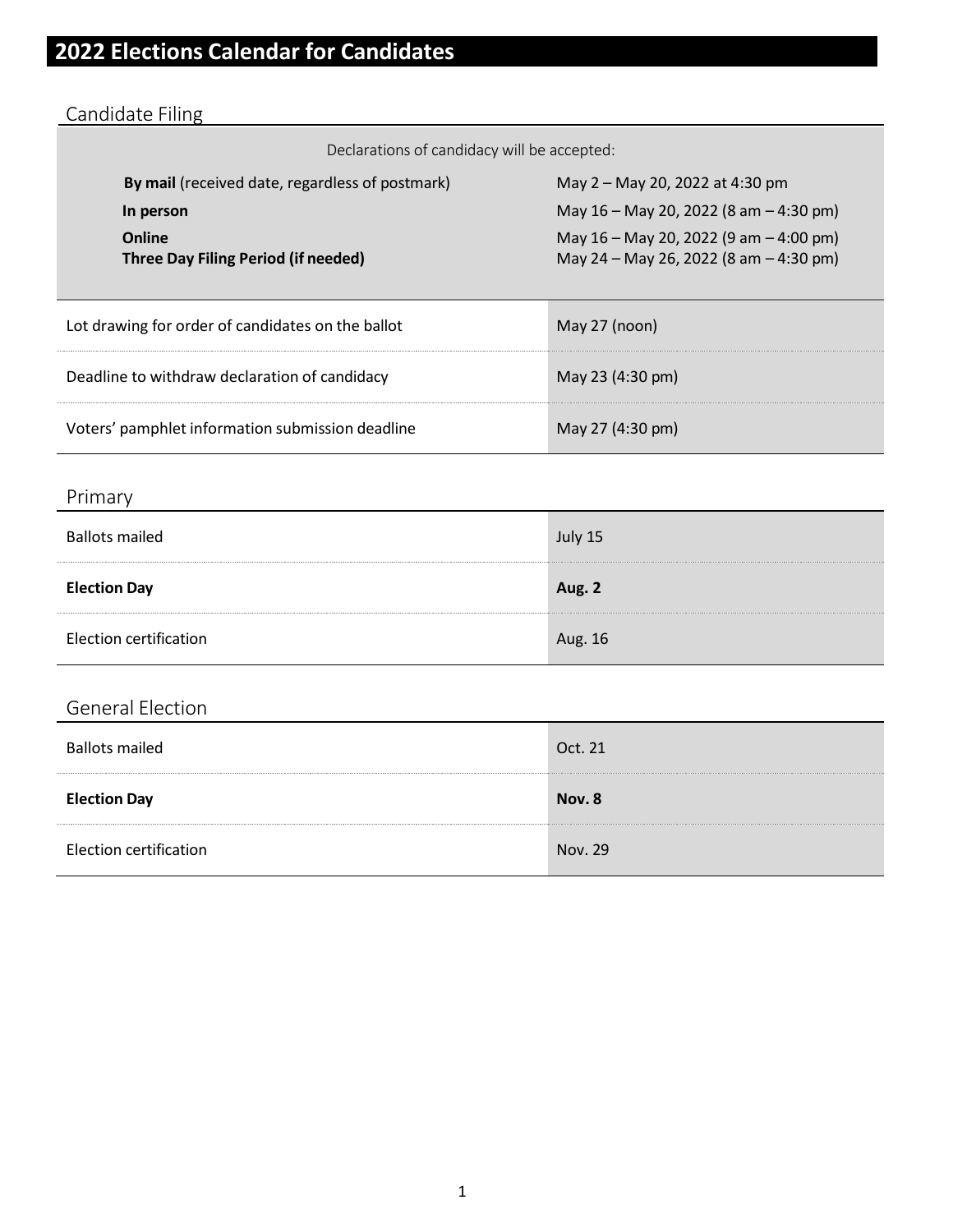| <b>Where to File</b><br><b>RCW 29A.24.070</b>                                                    | All Declarations of Candidacy for county, local and special districts<br>shall be filed with the Whitman County Elections Office:<br>304 North Main Street<br><b>PO Box 191</b><br>Colfax, WA 99111                                                                                                                                                                                                                                                                                                                                                                                                                                                                                                                                                                                     |
|--------------------------------------------------------------------------------------------------|-----------------------------------------------------------------------------------------------------------------------------------------------------------------------------------------------------------------------------------------------------------------------------------------------------------------------------------------------------------------------------------------------------------------------------------------------------------------------------------------------------------------------------------------------------------------------------------------------------------------------------------------------------------------------------------------------------------------------------------------------------------------------------------------|
| How to File in<br><b>Whitman County</b>                                                          | Candidates in Whitman County may file in person, by mail or online<br>at lyp@whitmancounty.net<br><b>Candidates must:</b><br>Be a registered voter of the county and/or district and meet<br>the residency requirements for the office for which they are<br>filing<br>Complete a Declaration of Candidacy form<br>$\bullet$<br>Provide an email address if filing online<br>Pay filing fee by cash or check if filing in person or by mail<br>$\bullet$<br>Pay filing fee by credit card if filing online<br>If using a filing fee petition in lieu of the filing fee, submit in<br>$\bullet$<br>person with declaration<br>Candidate's name will not appear on any official list as a candidate<br>until the Declaration of Candidacy form is approved and the filing<br>fee is paid. |
| When to File in<br><b>Whitman County</b><br>RCW 29A.24.081,<br>RCW 29A.24.050,<br>RCW 29A.24.040 | <b>File by Mail</b><br>Mail must arrive in our office no earlier than May 2 and no later<br>than 4:30 pm Friday, May 20, 2022.<br>Whitman County Elections, PO Box 191, Colfax, WA 99111<br><b>File in Person</b><br>8 am Monday, May 16 to 4:30 pm Friday, May 20, 2022<br>Whitman County Elections, 304 North Main Street, Colfax, WA<br>99111<br>(509) 397-5284<br><b>File Online</b><br>9 am Monday, May 16 to 4:00 pm Friday, May 20, 2022<br>The online filing tool at<br>https://www.sos.wa.gov/elections/candidates/Online-Candidate-<br>Filing.aspx                                                                                                                                                                                                                            |

will provide step-by-step instructions, email a confirmation notice to candidates, alert candidates when other candidates file in their race, and provide a link to submit voters' pamphlet information.

2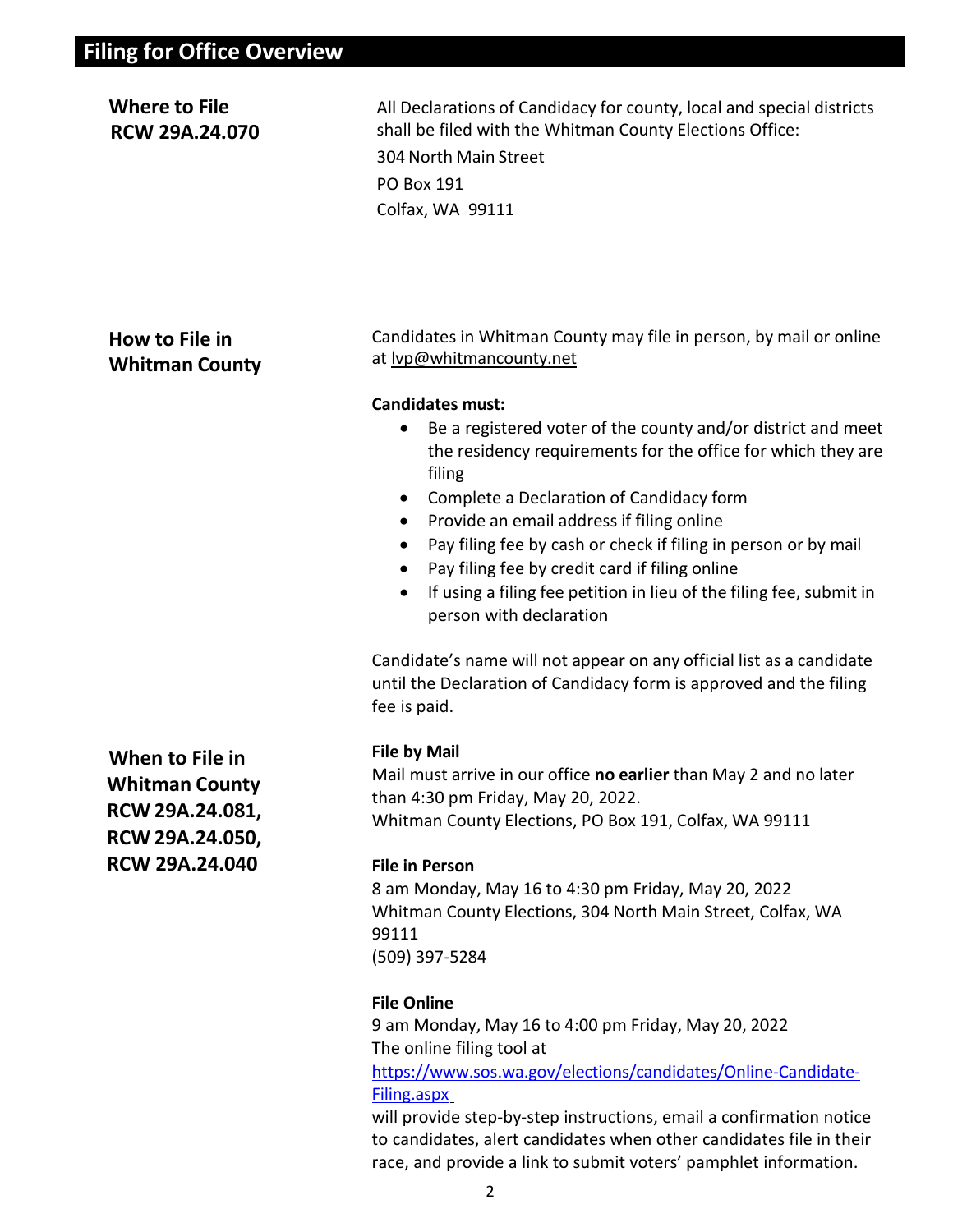| <b>Campaign Contact</b><br><b>Information</b><br><b>RCW 42.52.180</b>                                      | It is highly recommended that candidates provide a campaign<br>mailing address, phone number and website address when filing for<br>office.                                                                                                                                             |
|------------------------------------------------------------------------------------------------------------|-----------------------------------------------------------------------------------------------------------------------------------------------------------------------------------------------------------------------------------------------------------------------------------------|
|                                                                                                            | If a candidate does not provide a campaign mailing address, the<br>address in his or her voter registration record will be the one used<br>for the online list of candidates who have filed.                                                                                            |
|                                                                                                            | Make certain that phone numbers, email addresses and website<br>addresses are accurate, functional, and not confidential or private.                                                                                                                                                    |
|                                                                                                            | The use of government email accounts for the purpose of assisting a<br>campaign is considered an improper use of public resources and<br>therefore not allowed as campaign or candidate contact information.                                                                            |
| <b>Withdrawal of Filing</b><br><b>RCW 29A.24.131</b>                                                       | A candidate may withdraw his or her candidacy, in writing, no<br>later than 4:30 pm Monday, May 23, 2022. There is not a<br>withdrawal period when filing for office during the special three-<br>day filing<br>period. Filing fees are not refundable.                                 |
| <b>Order of Appearance on</b><br><b>Ballots and in Local</b><br><b>Voters' Pamphlet</b><br>RCW 29A.36.131, | The order of candidates' names on the primary ballot and in the<br>primary Local Voters' Pamphlet will be determined by a lot draw.<br>The lot draw will occur at noon on May 27, 2022. The process is open<br>to the public.                                                           |
| <b>RCW 29A.36.170</b>                                                                                      | For the general election, the candidate with the most votes in the<br>primary will be listed first on the ballot and in the Local Voters'<br>Pamphlet. If no primary is held for an office, candidates will appear<br>on the general election ballot in the established lot draw order. |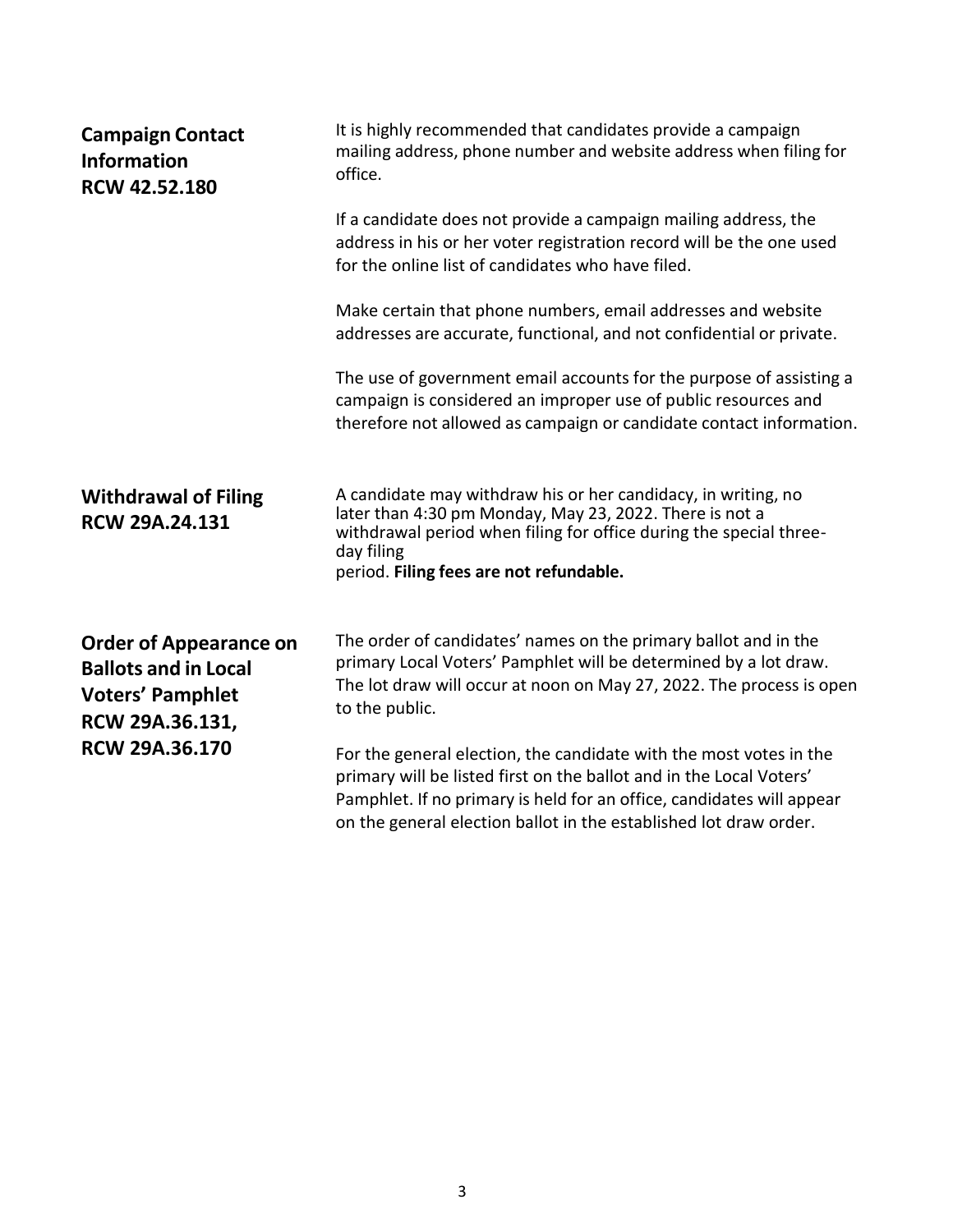# Local Voters' Pamphlet

| <b>Submit Local Voters'</b><br><b>Pamphlet Information</b> | The deadline to submit Local Voters' Pamphlet information is 4:30<br>pm Friday, May 27, 2022.                                                                                                                                                                                                                                                                                                                               |  |
|------------------------------------------------------------|-----------------------------------------------------------------------------------------------------------------------------------------------------------------------------------------------------------------------------------------------------------------------------------------------------------------------------------------------------------------------------------------------------------------------------|--|
|                                                            | The Local Voters' Pamphlet provides an opportunity for every<br>candidate running for a position (other than Precinct Committee<br>Officer) to have his or her biographical information, candidate<br>statement, contact information and photo published.                                                                                                                                                                   |  |
|                                                            | After a candidate files for office, he or she will receive an email with<br>a link. The link can be used to submit the information listed above<br>for publication in the Local Voters' Pamphlet. A candidate may also<br>submit his or her information by email to lyp@whitmancounty.net or<br>in person at 304 North Main Street in Colfax. The Elections Office<br>cannot accept information submitted on a flash drive. |  |
|                                                            | To meet the deadline, candidates should submit their information as<br>soon as possible after they file for office. There is no benefit to<br>delaying. Local Voters' Pamphlet submissions are kept confidential<br>until the submittal deadline has passed and all submissions have<br>been approved by the Elections Office.                                                                                              |  |
|                                                            | Any candidate who experiences technical problems while submitting<br>his or her information online should call the Elections Office<br>immediately at (509) 397-5284. Technical difficulties will not excuse<br>candidates from meeting the deadline.                                                                                                                                                                       |  |
|                                                            | All submissions for the local voters' pamphlet must be received in<br>the Elections Office by 4:30 pm Friday, May 27, 2022.                                                                                                                                                                                                                                                                                                 |  |
|                                                            | Offices that file with the state must make sure to submit voters'<br>pamphlet information to the state within its deadline.                                                                                                                                                                                                                                                                                                 |  |
|                                                            | Once submitted, all biographical information, statements, photos<br>and contact information are final. Submissions cannot be revised<br>by the candidate. Statements submitted by candidates directly to<br>the state are final as submitted as of the filing deadline.                                                                                                                                                     |  |
|                                                            | Candidates may NOT submit a new statement for the general                                                                                                                                                                                                                                                                                                                                                                   |  |

election Local Voters' Pamphlet. The information submitted for the primary pamphlet will also be used for the general election pamphlet.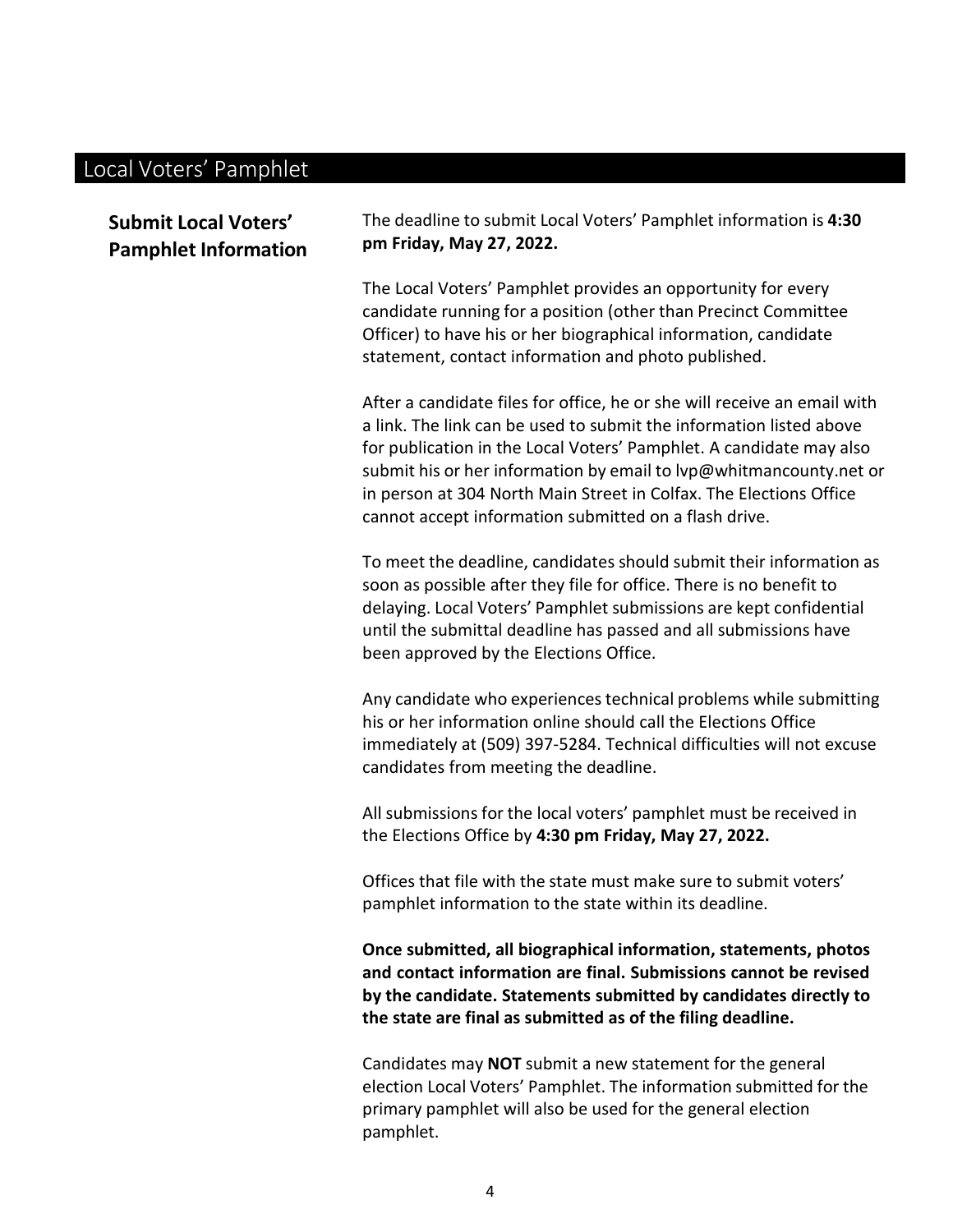## **Candidate Biographical Information and Statement**

#### **Biographical Information Length**

Biographical information must be **100** words or less allocated between the four section headings listed below. Section headings are not included in the word count and are listed as follows:

- *Elected Experience or Legal/Judicial Experience*
- *Professional/Work Experience*
- *Education*
- *Community Service*

Information submitted must be pertinent to the subject of the heading. Information deemed by the Elections Office to be unrelated to the subject of the heading may be moved to an appropriate heading, moved to the statement if word count allows, or excluded. Placement will be made in consultation with the candidate. If attempts to reach the candidate are unsuccessful within 48 hours, the Elections Office will determine the most appropriate action.

The candidate will have 24 hours from the time of notification to submit the adjusted material. If a candidate does not submit a response to a section heading or the response is deemed unrelated to the section heading, the heading will appear in the Local Voters' Pamphlet and "No information submitted" will appear in the corresponding section.

#### **Statement Length (RCW 29A.32.121)**

- Each statement shall be limited to 200 words for local candidates.
- State candidates will utilize the State Online Voters' Pamphlet submission tools where word counts are specified.
- Microsoft Word will be used to verify word counts.

#### **Format for Biographical Information and Statements**

Each part of a slashed or hyphenated word will be counted as a separate word. For example, "and/or" will be counted as two words and "around-the-corner" will be counted as three words.

Biographical information and statements exceeding word limits will be shortened by the Elections Office in consultation with the candidate. If attempts to reach the candidate are unsuccessful within 48 hours, the Elections Office will shorten the submissions by deleting full sentences from the end until the word limit is reached.

Italics may be used to emphasize specific words or sentences. Any other formats such as bold font, underlined font, or all caps will be changed to italics.

Lists and bullets are not allowed. Lists or bullets will be converted by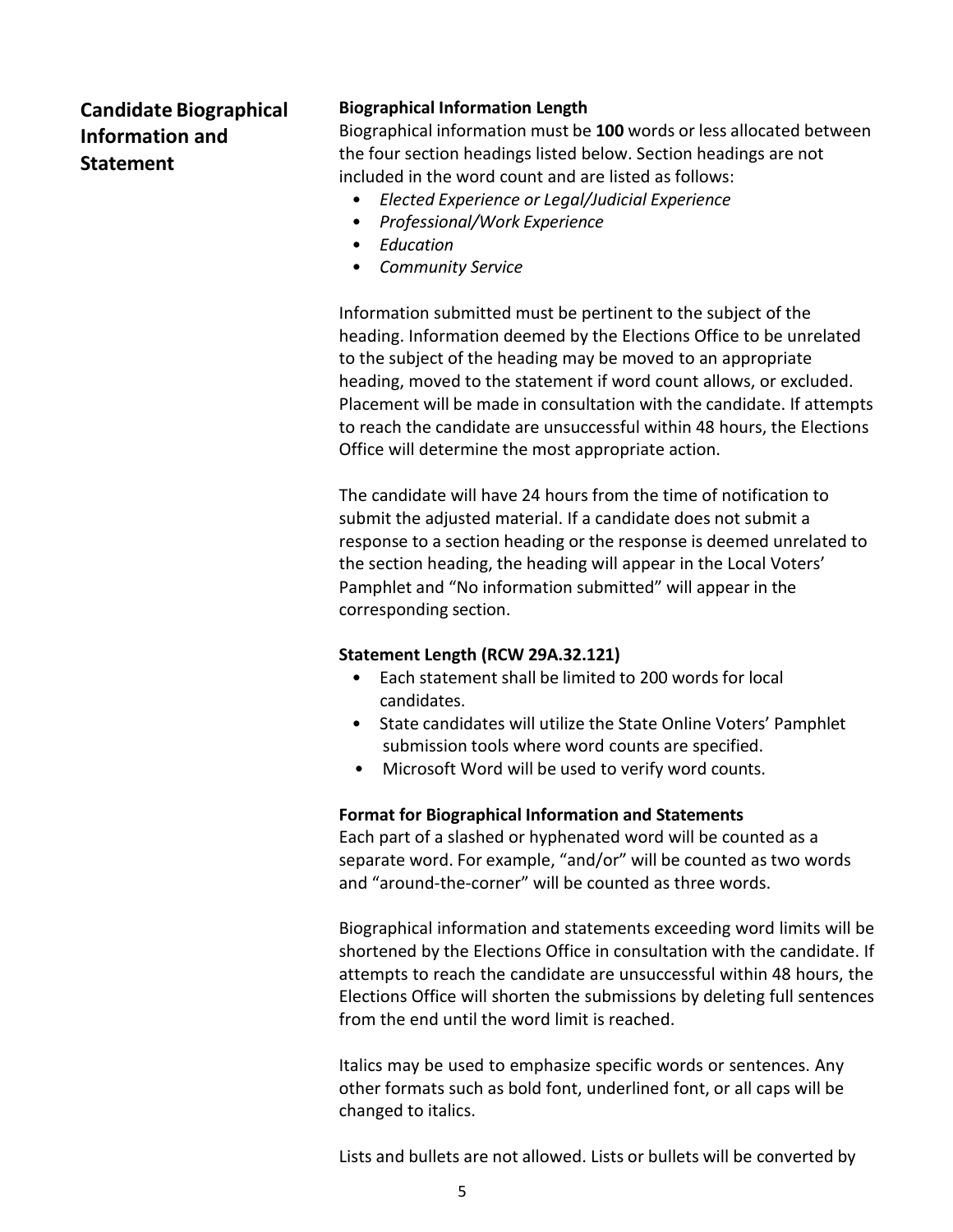the Elections Office to a block paragraph, with a semicolon to separate each item and a period at the end.

If a section of the submission is not received by the deadline, the text "No photo submitted," "No biographical information submitted," and/or "No statement submitted" will appear in the applicable sections. If no submission is received for a candidate, the text "No photo, biographical information or statement submitted" will appear along with the candidate name and office being sought.

#### **Content**

Pursuant to RCW 29A.32.230 and by administrative rule by the county Auditor, the Elections Office may reject certain materials submitted for publication. This includes, without limitation, biographical information, candidate statements, photos or contact information that:

- Is obscene
- Is libelous
- Contains an advertisement
- Contains content prohibited by law from distribution through the mail
- Contains content not limited to the candidate himself or herself or political office
- Contains content that references any opponents' platforms
- Contains content that is otherwise inappropriate or that does not comply with the law
- Is deemed unrelated to the biographical information section heading
- Does not meet statutory or administrative criteria
- Is received after the submittal deadline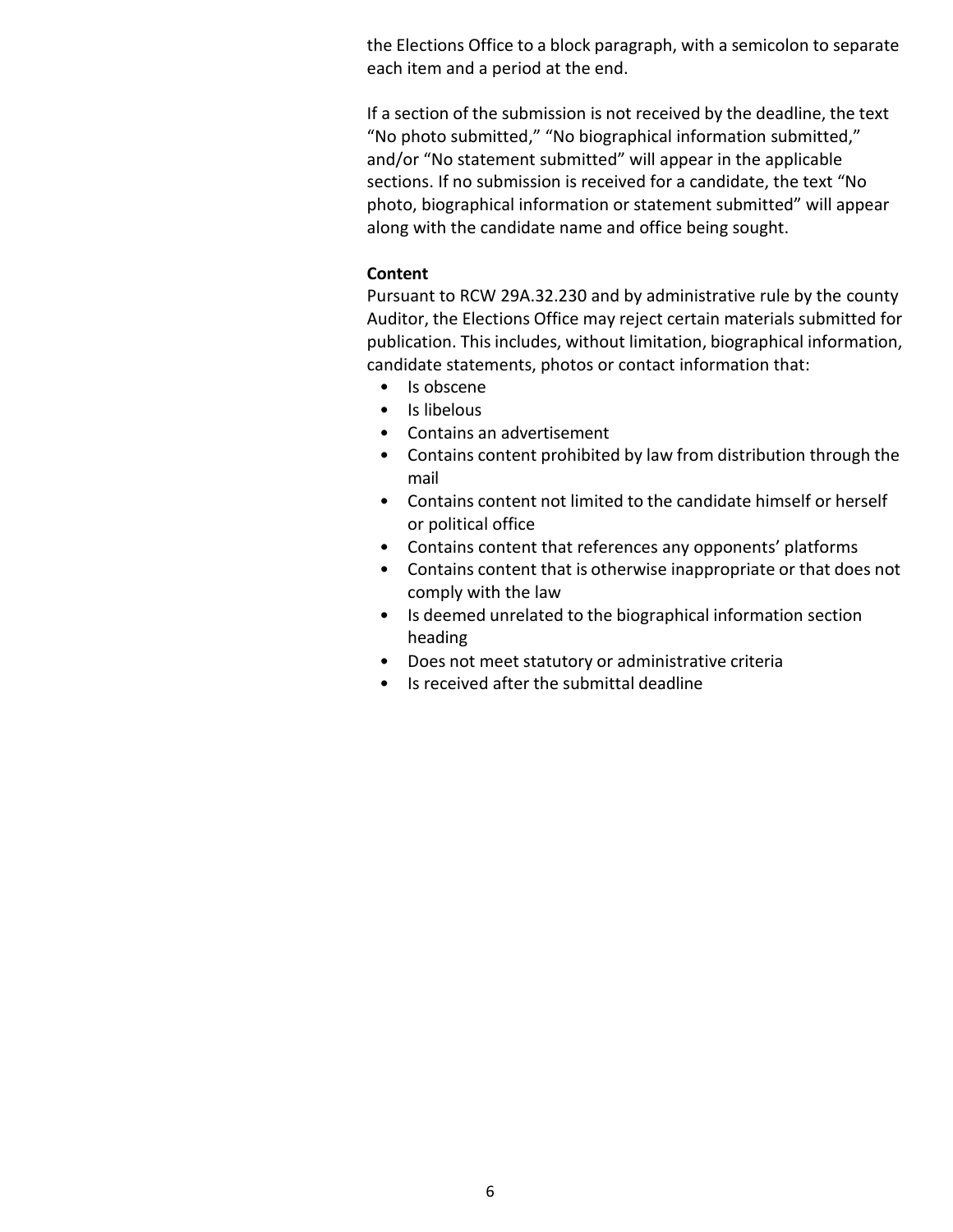### **Candidate Photo Rules RCW 29A.32.110, WAC 434-381-140**

Photo must be DIGITAL and should be:

- Good quality and original
- Current (taken within five years)
- Head and shoulders portrait, forward facing, containing no other people or animals
- JPEG or TIFF format
- At least 1200 x 1500 pixels
- 300 DPI resolution

Photos may not:

- Show clothing or insignia suggesting the holding of a public office. Examples include, but are not limited to, judicial robes, law enforcement or military uniforms, official seals or symbols.
- Be digitally altered
- Be an informal candid photo, cartoon, caricature.
- Be a group photo.

Photo guidelines:

- Color photos are preferred, but black and white photos are acceptable.
- Photos should be light colored, with a plain, but not white background.

#### **Photos that do not meet the statutory and administrative criteria outlined will be rejected.**

Candidate photos from previous Local Voters' Pamphlets are not available from the Elections Office for reuse. Candidates must submit a new photo.

The Auditor's Office will not be responsible If a candidate photo appears in publications other than the Local Voters' Pamphlet.

## **Candidate Contact Information RCW 42.52.180**

A candidate's phone number, email address and website address may be printed in the Local Voters' Pamphlet. At least one form of contact information is required. A candidate's mailing address will not be printed. If the candidate does not submit campaign contact information with their statement, the information on their Declaration of Candidacy form will be used. Contact information is not part of the 200-word count.

Make certain that phone numbers, email addresses and website addresses are accurate, functional, and not confidential or private. The use of government email accounts for the purpose of assisting a campaign is considered an improper use of public resources and therefore not allowed as campaign or candidate contact information.

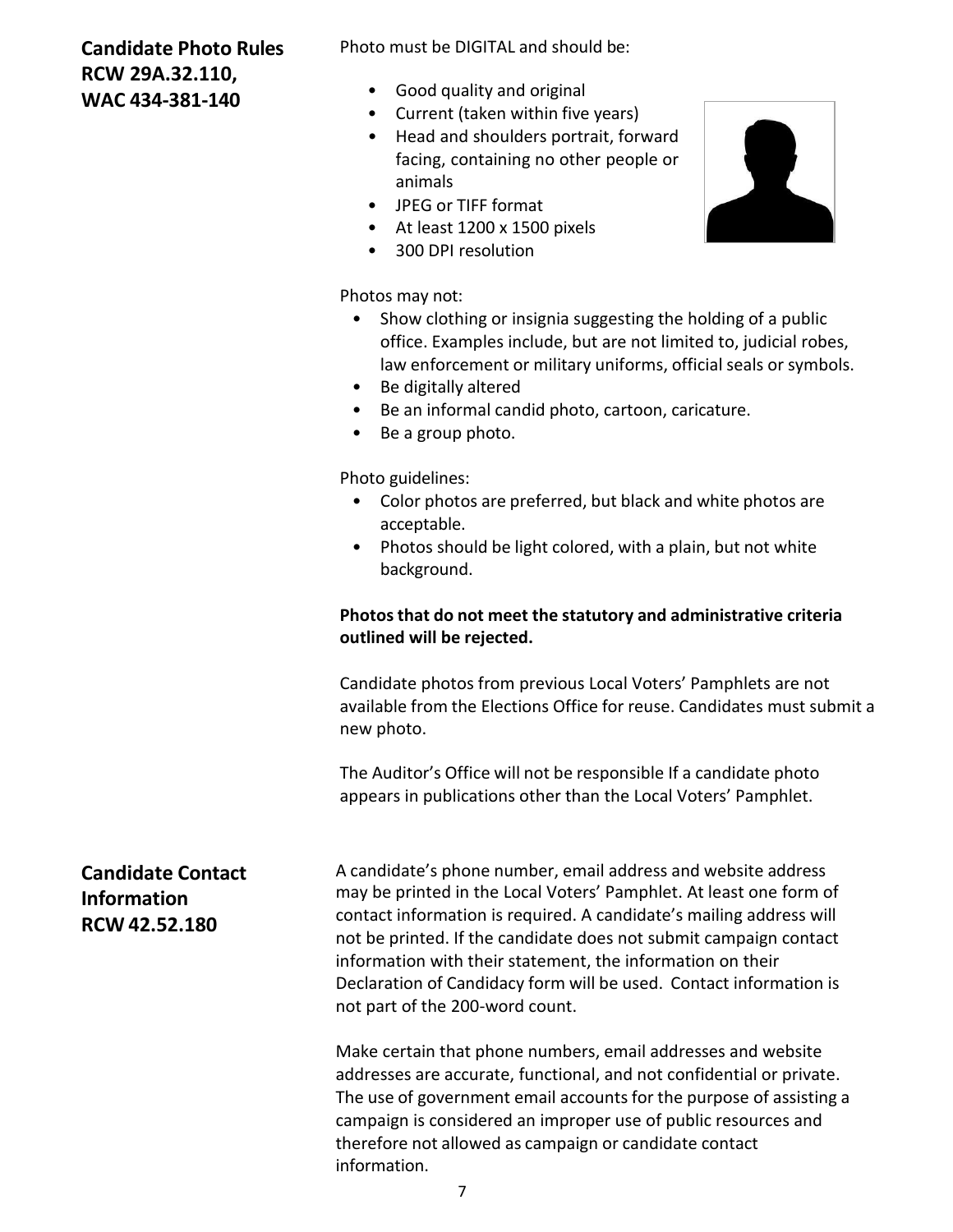### **General Provisions Applicable to All Submissions**

**Rejection of Statements RCW 29A.32.230** The contents of biographical information, statements, photos and contact information are the sole responsibility of the candidate. Submissions do not represent the position of the Elections Office or of Whitman County. The Elections Office and Whitman County are not responsible for the validity or accuracy of the submissions.

Submissions should be prepared and edited as carefully as one would prepare and edit a resumé. Spelling, grammar and punctuation errors will not be corrected.

Submissions will be printed exactly as received, provided that they comply with the specifications and rules for format and content.

**Once submitted, all biographical information, statements, photos and contact information are final. Submissions cannot be revised by the candidate. Statements submitted by candidates directly to the state are final as submitted as of the filing deadline.**

All submissions for inclusion in the Local Voters' Pamphlet are due by **4:30 pm Friday, May 27, 2022.** No exceptions are allowed.

#### **Rejection**

The Elections Office may reject certain materials submitted for publication in the Local Voters' Pamphlet. This includes, without limitation, biographical information, candidate statements, photos and contact information.

If the biographical information, candidate statement, photo or contact information is rejected by the Elections Office, a notice of rejection will be emailed to the candidate within two business days after the receipt thereof with a specific explanation of the grounds for the rejection.

The candidate will have one business day from receipt of this rejection notice to submit the appropriate adjusted material, as long as the originally rejected material was originally submitted on time.

#### **Appeal**

Any candidate whose submission is rejected may issue an appeal. A notice of appeal must be emailed to the Auditor at [auditor@whitmancounty.net,](mailto:auditor@whitmancounty.net) not more than two business days after the notice of rejection was sent and must state the specific grounds for appeal. The Auditor will email a decision granting or denying the appeal not more than two business days after receiving the notice of appeal. The decision of the Auditor to grant or deny an appeal will be final.

Material that has been rejected will not be published in the pamphlet.